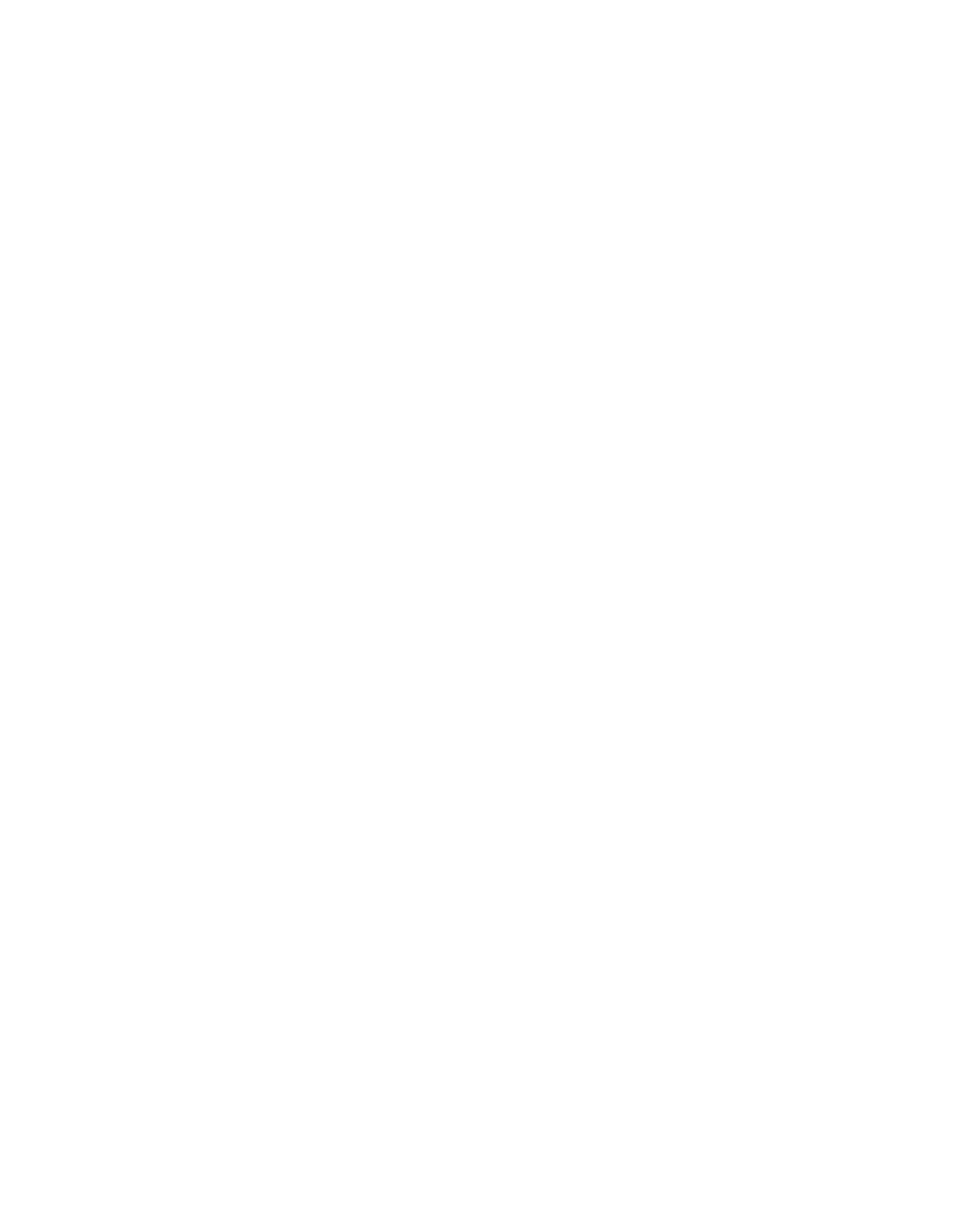

Jo

On June 22, 2010, the U.S. Intellectual Property Enforcement Coordinator (IPEC) issued the Administration's first Joint Strategic Plan on Intellectual Property Enforcement (Strategy), which was developed in coordination with many Federal agencies, including the Departments of Commerce, Health and Human Services, Homeland Security (DHS), Justice (DOJ), and State, and the U.S. Trade Representative. As part of the Strategy, the Administration undertook to review existing laws to ensure that they were effective and to identify deficiencies that could hinder enforcement. Based on that review, this White Paper identifies specific recommended legislative changes, designed to increase the effectiveness of U.S. enforcement efforts. We will, of course, continue to assess existing legislation and recommend any further changes to the law as the need arises.

Piracy and counterfeiting in the online environment are significant concerns for the Administration. They cause economic harm and threaten the health and safety of American consumers. Foreign-based and foreign-controlled websites and web services raise particular concerns for U.S. enforcement efforts. We are aware that members of Congress share our goal of reducing online infringement and are considering measures to increase law enforcement authority to combat websites that are used to distribute or provide access to infringing products. We look forward to working with Congress on those efforts and the recommendations contained in this paper in the coming year.

Turning to the specific recommendations, the Administration recommends increasing the statutory maxima for the following offenses:

- **1.** Increase the statutory maximum for economic espionage (18 U.S.C. § 1831) from 15 years in prison to at least 20 years in prison; and
- **2.** Increase the statutory maxima for drug offenses under the Federal Food, Drug and Cosmetic Act (FFDCA), particularly for counterfeit drug offenses.

The Administration recommends that Congress: (1) direct the U.S. Sentencing Commission to increase the U.S. Sentencing Guideline range for intellectual property offenses; (2) require the U.S. Sentencing Commission to consider five specific categories of changes to the Guidelines; and (3) require the U.S. Sentencing Commission to act within 180 days of such legislation being adopted (including issuing a report explaining why it has not adopted any of the specific recommendations). The five categories of specific recommendations for the U.S. Sentencing Commission are:

- **1.** Increase the U.S. Sentencing Guideline range for the theft of trade secrets and economic espionage, including trade secrets transferred or attempted to be transferred outside of the U.S.;
- **2.** Increase the U.S. Sentencing Guideline range for trademark and copyright offenses when infringing products are knowingly sold for use in national defense, national security, critical infrastructure, or by law enforcement.
- **3.** Increase the U.S. Sentencing Guideline range for intellectual property offenses committed by organized criminal enterprises/gangs;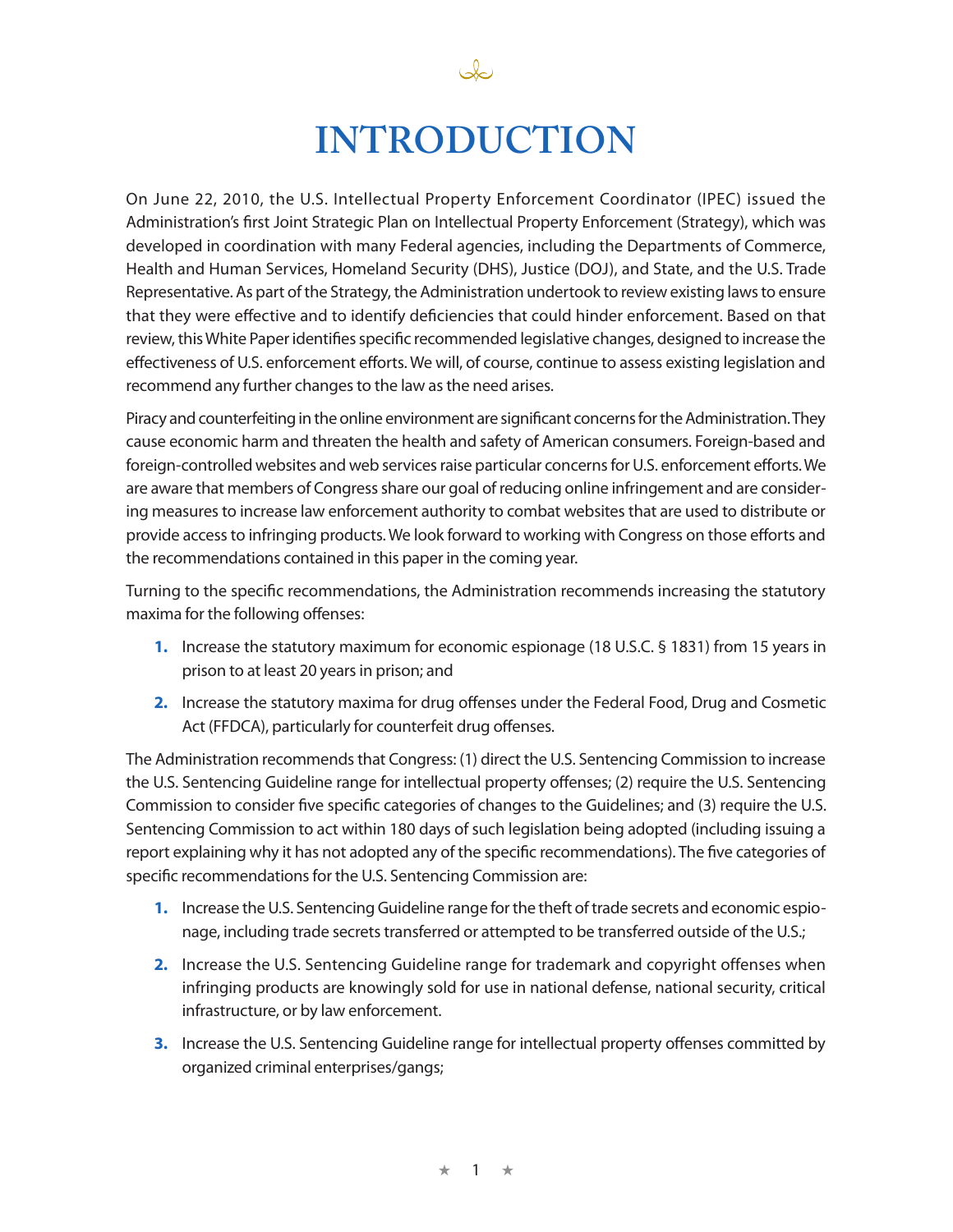- **4.** Increase the U.S. Sentencing Guideline range for intellectual property offenses that risk death or serious bodily injury and for those offenses involving counterfeit drugs (even when those offenses do not present that risk); and
- **5.** Increase the U.S. Sentencing Guideline range for repeat intellectual property offenders.

The Administration recommends three legislative changes to give enforcement agencies the tools they need to combat infringement:

- **1.** Clarify that, in appropriate circumstances, infringement by streaming, or by means of other similar new technology, is a felony;
- **2.** Authorize DHS, and its component U.S. Customs and Border Protection (CBP), to share preseizure information about, and samples of, products and devices with rightholders to help DHS to determine whether the products are infringing or the devices are circumvention devices; and
- **3.** Give law enforcement authority to seek a wiretap for criminal copyright and trademark offenses.

The Administration recommends two legislative changes to allow DHS to share information about enforcement activities with rightholders:

- **1.** Give DHS authority to notify rightholders that infringing goods have been excluded or seized pursuant to a U.S. International Trade Commission (ITC) order; and
- **2.** Give DHS authority to share information about, and samples of, circumvention devices with rightholders post-seizure.

The Administration recommends six legislative changes to improve U.S. enforcement efforts involving pharmaceuticals, including counterfeit drugs:

- **1.** Require importers and manufacturers to notify the Food and Drug Administration (FDA) and other relevant agencies when they discover counterfeit drugs or medical devices, including the known potential health risks associated with those products;
- **2.** Extend the Ryan Haight Act's definition of "valid prescription" (and its telemedicine exemption) to the FFDCA to drugs that do not contain controlled substances;
- **3.** Adopt a track-and-trace system for pharmaceuticals and related products;
- **4.** Provide for civil and criminal forfeiture under the FFDCA, particularly for counterfeit drug offenses;
- **5.** As noted above, increase the statutory maxima for drug offenses under the FFDCA, particularly for counterfeit drug offenses; and
- **6.** As noted above, recommend that the U.S. Sentencing Commission increase the U.S. Sentencing Guideline range for intellectual property offenses that risk death and serious bodily injury, and for those offenses involving counterfeit drugs (even when those offenses do not present that risk).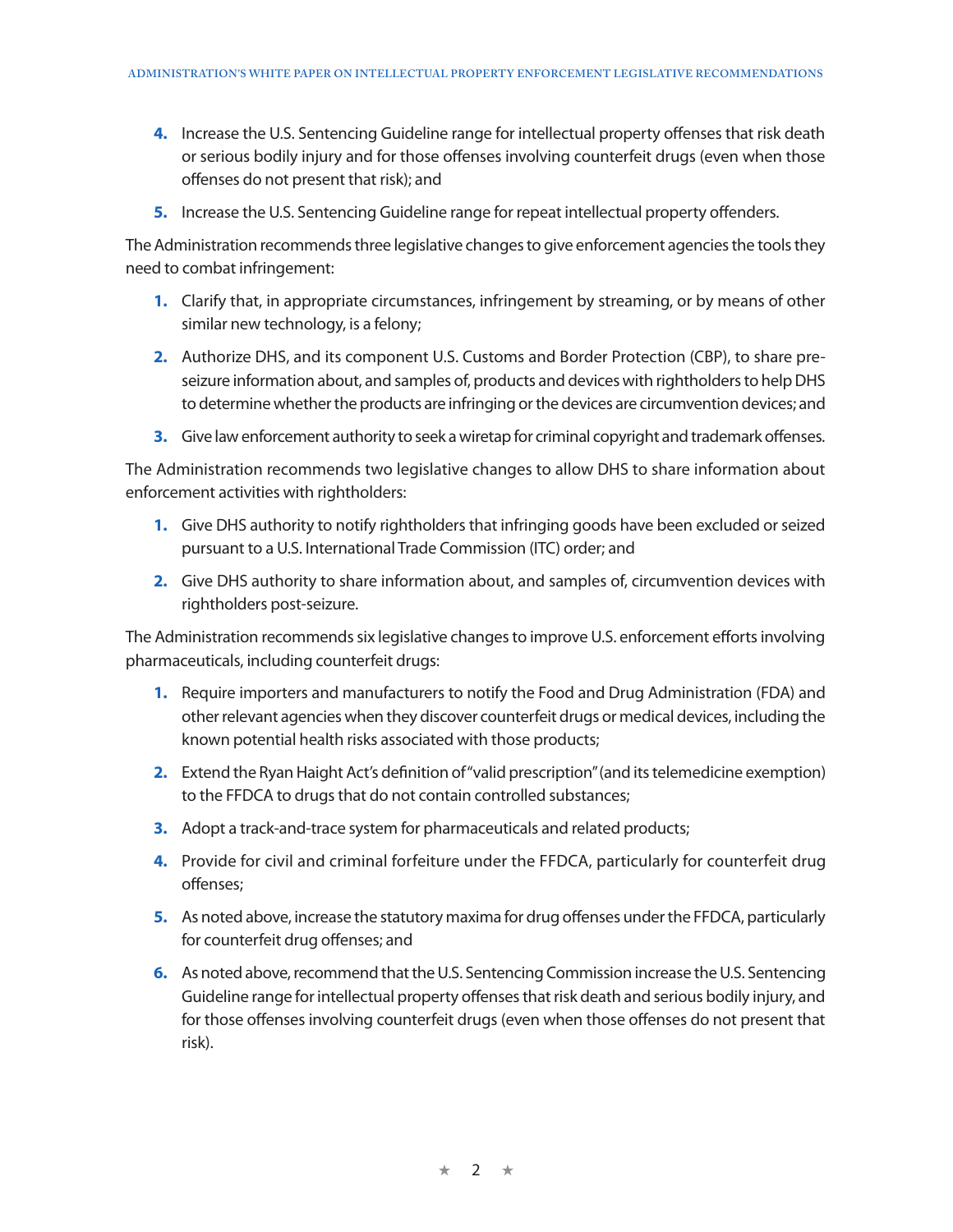#### **INTRODUCTION**

The Administration recommends three legislative changes as to CBP's administrative penalties:

- **1.** Permit relief when someone who unknowingly and unintentionally acquires infringing products voluntarily discloses them to CBP before becoming aware of any CBP enforcement action (or a law enforcement investigation);
- **2.** Give CBP authority to issue penalties for infringing exports; and
- **3.** Strengthen CBP's authority to issue penalties for infringing imports discovered during audits of company records.

Finally, the Administration recommends a legislative change to provide a right of public performance that will improve international enforcement efforts:

**1.** Create a right of public performance for copyright owners for sound recordings transmitted by over-the-air broadcast stations which, in part, will allow copyright owners to obtain overseas royalties that are now denied to them.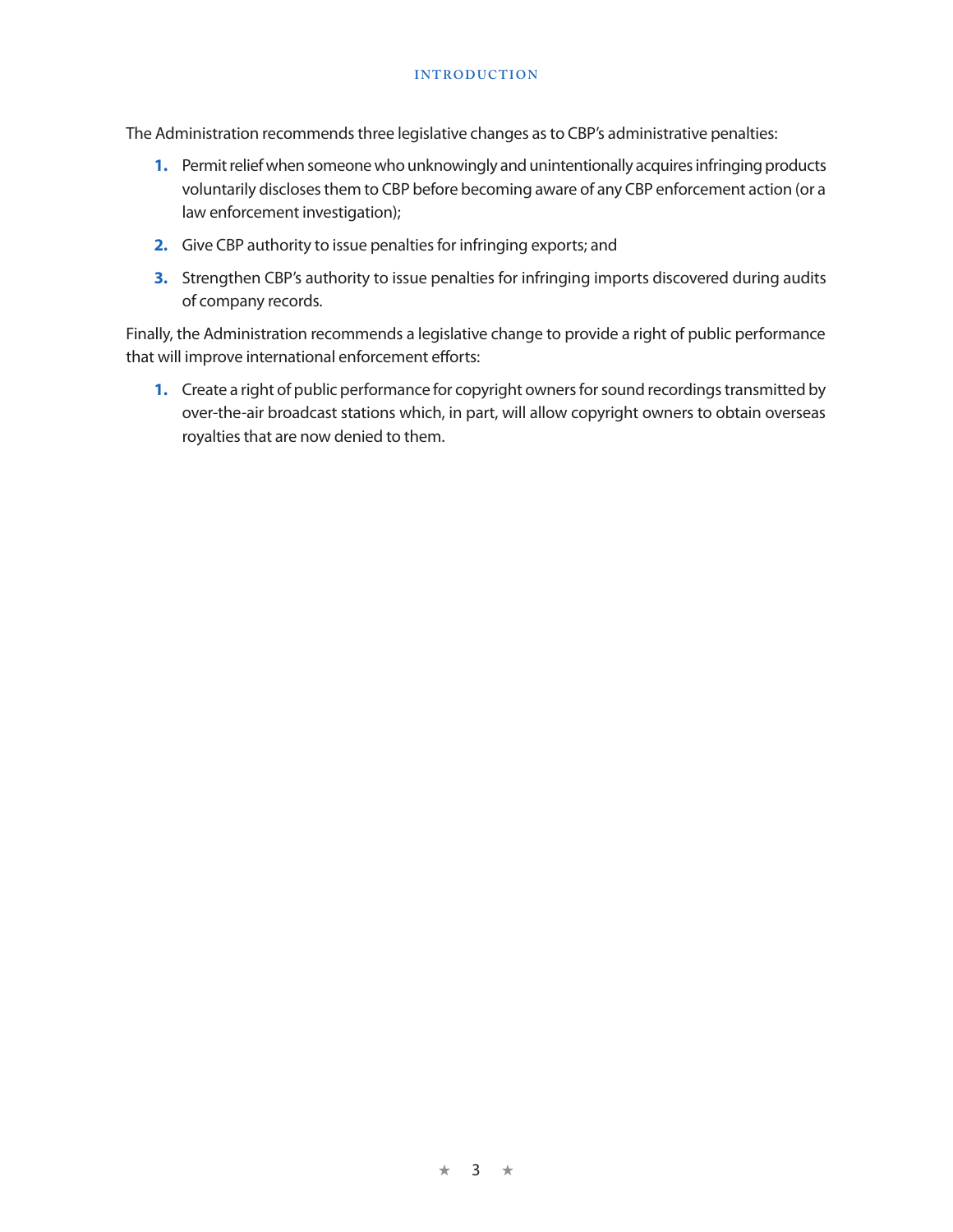## **Increase Existing Criminal Penalties**

#### *Increase Intellectual Property Statutory Maxima*

*Increase the Statutory Maximum for Economic Espionage:* Economic espionage is one of the most serious intellectual property crimes. A defendant committing that offense, however, faces a statutory maximum sentence of only 15 years in prison. 18 U.S.C. § 1831(a). We recommend that Congress raise that statutory maximum given the severity of the conduct inherent in the offense. Other non-intellectual property offenses that have higher statutory maxima include mail fraud (20 years; 18 U.S.C. § 1341), bank fraud (30 years; 18 U.S.C. § 1344), smuggling goods into the U.S. (20 years; 18 U.S.C. § 545), and counterfeit U.S. currency offenses (20 years; 18 U.S.C. §§ 471, 472, 473). Moreover, under the U.S. Sentencing Guideline that applies to economic espionage, U.S. Sentencing Guideline (USSG) § 2B1.1, an offense with a statutory maximum sentence of 20 years or more in prison triggers a base offense level of seven, as opposed to the base offense level of six triggered by an offense with a statutory maximum sentence of less than 20 years in prison. USSG §§ 2B1.1(a)(1),(a)(2). Increasing the statutory maximum to at least 20 years in prison, thereby triggering the higher base offense level, is appropriate for this serious offense.

*Recommendation:* The Administration recommends that Congress increase the statutory maximum sentence for economic espionage to at least 20 years in prison.

*Increase the Statutory Maxima under the FFDCA:* The FFDCA prohibits, among other offenses, adulterated, misbranded, and counterfeit pharmaceuticals. Most criminal violations of the FFDCA, however, are subject to statutory maxima of no more than three years in prison. For example, counterfeit pharmaceutical cases prosecuted under 21 U.S.C. § 331(i) are generally misdemeanors, 21 U.S.C. § 333(a)(1), unless the government proves that the defendant committed the offense with the intent to defraud or mislead, 21 U.S.C. § 333(a)(2). In such circumstances, the offense becomes a felony, but one subject only to a statutory maximum sentence of three years in prison. Id. This contrasts with the 10-year statutory maximum for the sale of products with counterfeit trademarks (including for drugs) under 18 U.S.C. § 2320. The Administration recommends that Congress increase the statutory maxima for drug offenses under the FFDCA, particularly for counterfeit drug offenses.

*Recommendation:* The Administration recommends that Congress increase the statutory maxima under the FFDCA, particularly for counterfeit drugs.

### *Legislation Requiring the U.S. Sentencing Commission to Consider Increases to the Guideline Range Based on Aggravated Offense Conduct in Intellectual Property Cases*

According to DOJ's 2009 and 2010 PRO-IP Act reports to Congress, from Fiscal Year 2004 through 2010 — a period of seven years — less than half (762) of the defendants sentenced for intellectual property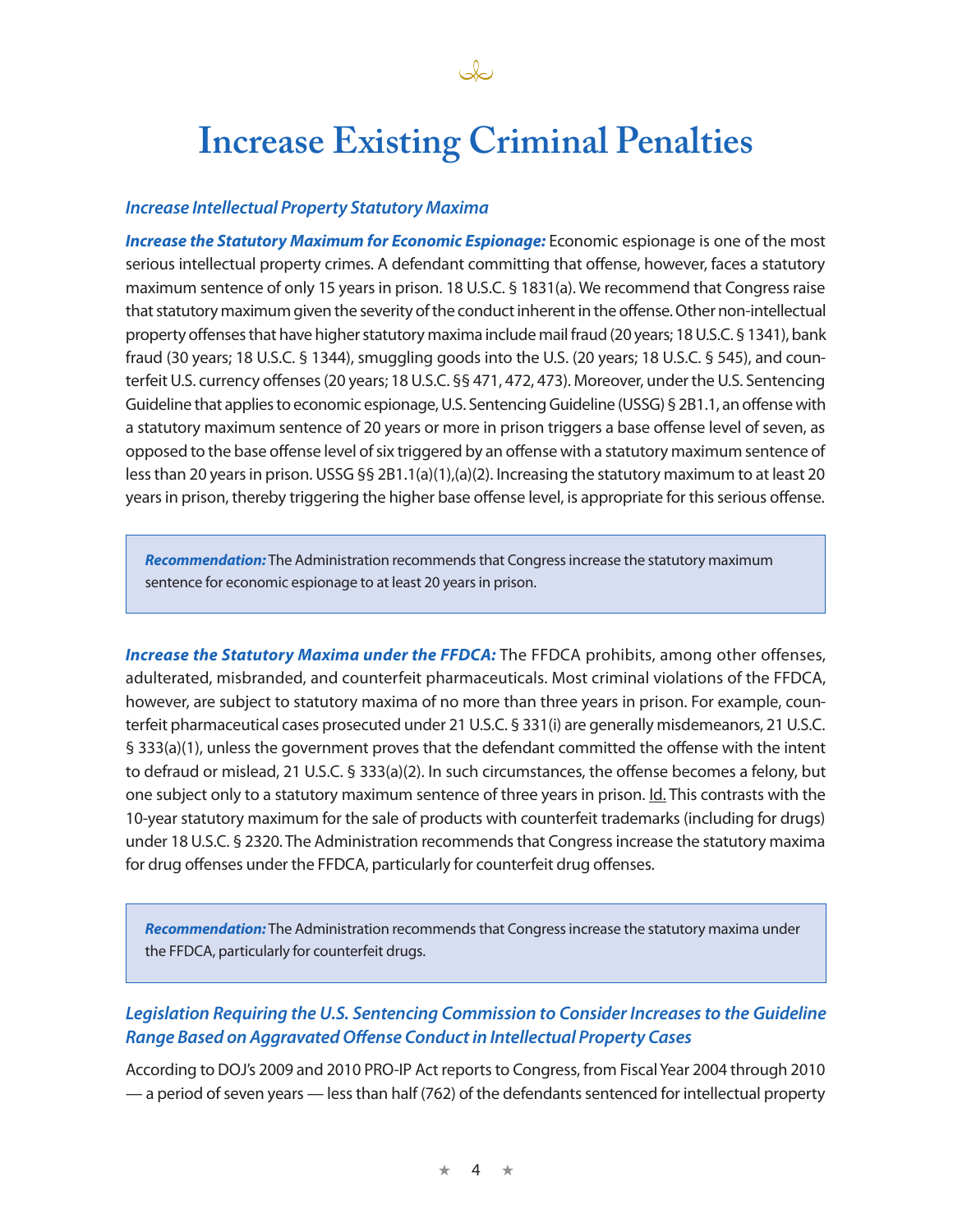crimes (1,469) received prison time as part of their sentence. To help ensure that the penalties for intellectual property crimes match the harm caused by those offenses, the Administration considered a number of increases to intellectual property crime statutory maxima based on aggravated offense conduct. The Administration believes that Congress can effectively address the harm caused by this conduct by directing the U.S. Sentencing Commission to amend the theft of trade secret and economic espionage U.S. Sentencing Guideline (USSG § 2B1.1) and the copyright and trademark infringement Guideline (USSG § 2B5.3).

*Recommendation:* The Administration recommends that Congress direct the U.S. Sentencing Commission that it shall: (1) amend the theft of trade secret and economic espionage U.S. Sentencing Guideline (USSG § 2B1.1) and the copyright and trademark infringement Guideline (USSG § 2B5.3) to increase the Guideline ranges applicable to those offenses, so as to more effectively address the substantial harm caused by intellectual property crimes; (2) consider, among other possible increases, the following five categories of recommended increases to the Guidelines (described below); and (3) complete its consideration/review within 180 days of the date of enactment of the legislation and, if it chooses not to adopt any of the specific recommendations, within that 180 days, the U.S. Sentencing Commission shall issue a report explaining why it has not adopted the recommendation(s).

*Increase in the Offense Level for Theft of Trade Secrets and Economic Espionage:* There is currently a two-level enhancement for economic espionage: "If the offense involved misappropriation of a trade secret and the defendant knew or intended that the offense would benefit a foreign government, foreign instrumentality, or foreign agent, increase by 2 levels." USSG § 2B1.1(b)(5). The Administration recommends that Congress adopt legislation requiring the U.S. Sentencing Commission to consider three changes to this Guideline. First, the two-level enhancement should apply to the simple misappropriation of a trade secret (the Guideline at issue is a general fraud Guideline and does not otherwise account for the theft of trade secrets). Second, an additional two-level enhancement should apply if the defendant transmits or attempts to transmit the stolen trade secret outside of the U.S., or an additional three-level enhancement should apply if the defendant instead commits economic espionage, i.e., he/she knew or intended that the offense would benefit a foreign government, foreign instrumentality, or foreign agent. Third, when a defendant transmits trade secrets outside of the U.S. or commits economic espionage, that defendant should face a minimum offense level.

These three changes will help make the sentences for the theft of trade secrets — particularly those involving economic espionage — more appropriately reflect the harm caused by the criminal conduct. Moreover, adopting a two-level enhancement for the theft of trade secrets would make the offense level (absent other aggravated conduct) the same for trade secret, copyright, and trademark offenses. That is so, because trade secret offenses start with a two-level lower base offense level under USSG § 2B1.1(a)(2) (six) than do copyright and trademark offenses under USSG § 2B5.3(a) (eight).

We note that we have only recommended an additional one-level enhancement when a defendant steals trade secrets to commit economic espionage, as opposed to transfers of trade secrets outside of the U.S. We recommend only an additional one-level enhancement, rather than a two-level increase because,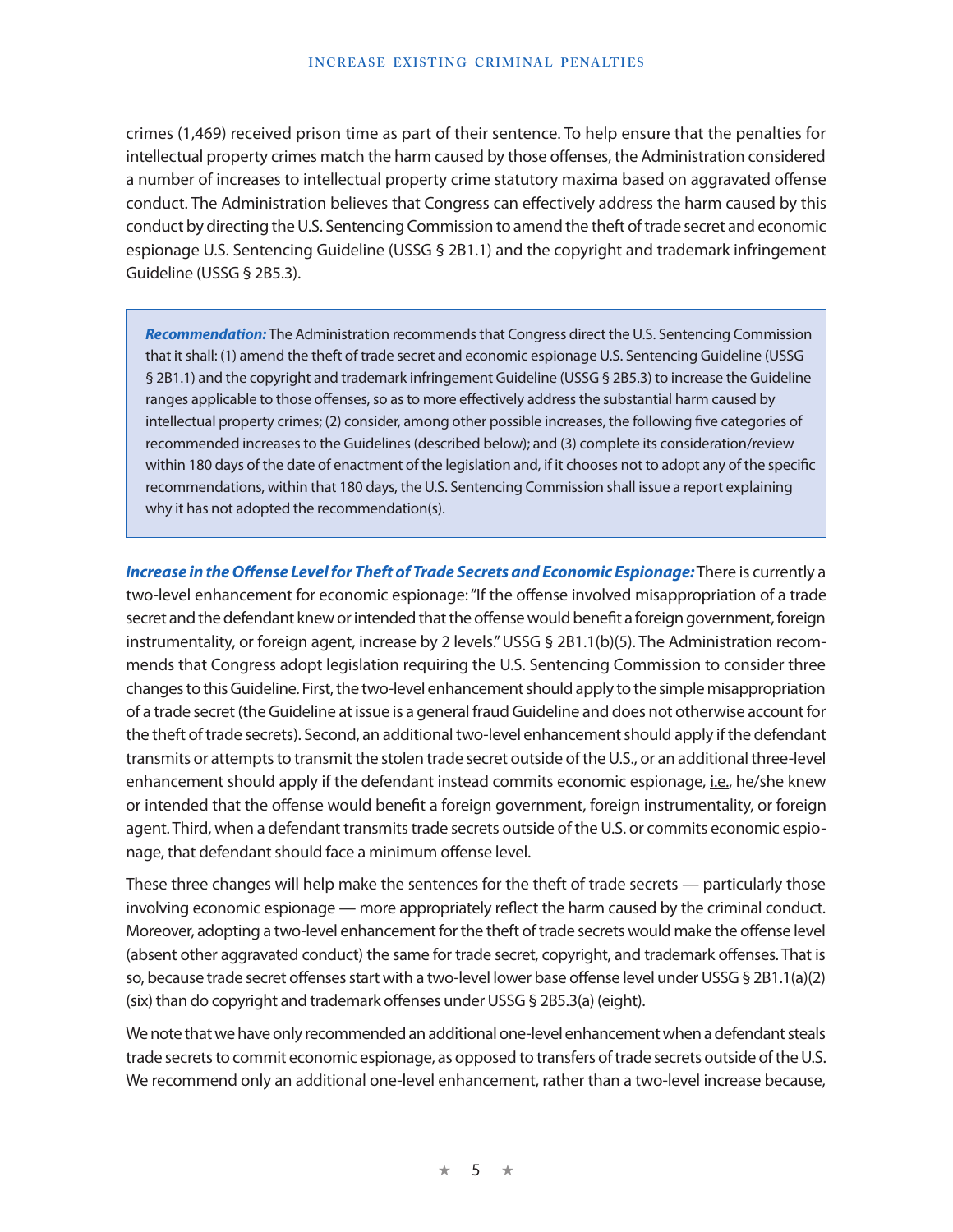if Congress adopts our recommendation to increase the statutory maximum for economic espionage to at least 20 years in prison, the base offense level for economic espionage will be one level higher (seven) than for the theft of trade secrets (six). Accordingly, with an additional one-level enhancement for economic espionage, someone committing that offense would actually have an offense level two levels higher than someone who stole trade secrets and transferred or attempted to transfer them outside of the U.S. We, thus, believe that the additional, one-level enhancement addresses the aggravated harm from economic espionage (over and above the theft and transfer or attempt to transfer trade secrets outside the U.S.).

Finally, we have recommended that, when a defendant transmits or attempts to transmit trade secrets outside of the U.S. or commits economic espionage, that defendant should face a minimum offense level. The Guideline at issue (USSG § 2B1.1) is largely based on loss, with a significant prison sentence resulting when the loss or intended loss from the theft of the trade secret is significant. But, even where there is little loss or the government is unable to prove a significant loss, there is inherent aggravated harm in transferring or attempting to transfer trade secrets outside of the U.S. or in committing economic espionage. Without a minimum offense level, even with the changes above, a first time offender, with no other aggravated conduct and taking into account acceptance of responsibility, will face a Guideline range of only: (1) 0-6 months in prison for transferring or attempting to transfer trade secrets outside the U.S.; and (2) 6-12 months in prison for economic espionage. These Guideline ranges do not properly account for the aggravated harm inherent in such offense conduct. The Administration, thus, recommends that the U.S. Sentencing Commission study and adopt an appropriate minimum offense level for this conduct.

*Recommendation:* The Administration recommends that Congress direct the U.S. Sentencing Commission to consider providing: (1) a two-level enhancement for theft of trade secrets; (2) an additional two-level enhancement if the defendant transmits or attempts to transmit trade secrets outside of the U.S. or an additional three-level enhancement if the defendant instead commits economic espionage; and (3) a minimum offense level when the defendant transmits or attempts to transmit trade secrets outside of the U.S. or commits economic espionage.

*Increase in the Offense Level for Infringing Products Knowingly Sold for Defense, Military, Law*  **Enforcement, or Other Critical Uses:** There is currently no Guideline enhancement if a defendant sells infringing products to, or for use by, the military or law enforcement or for use in critical infrastructure. This criminal conduct, however, jeopardizes the safety of those serving in the U.S. military, those serving in law enforcement, and the public as a whole. This significantly aggravated criminal conduct deserves a significantly increased criminal sentence. The Administration recommends that Congress direct the U.S. Sentencing Commission to consider adopting the following enhancement: "If the defendant knew the offense involved a critical infrastructure or product sold for use in national defense or national security or by law enforcement, increase by four levels. If the resulting offense level is less than level 14, increase to level 14." With a minimum offense level of 14, a first-time offender with no criminal history will face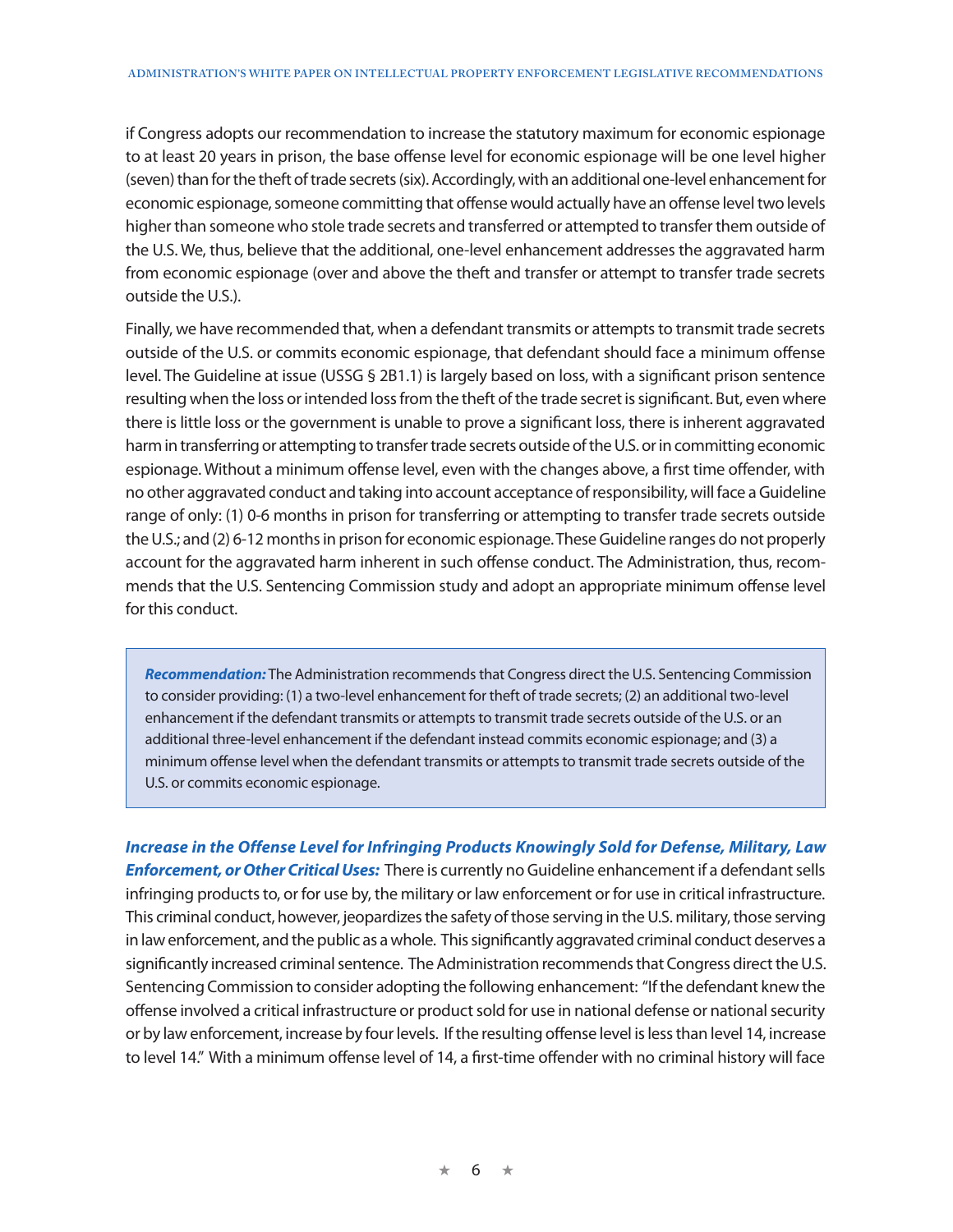at least a 10-16 month Guideline range without any other aggravated conduct (taking into account a reduction for acceptance of responsibility).

The Administration also recommends adding an application note to the provision to ensure that sales that only indirectly impact national defense or security, law enforcement functions, or critical infrastructure are not swept into the provision. Thus, a sale of counterfeit semiconductors for use in a military system qualifies for the enhancement; the sale of a counterfeit toner cartridge for a computer printer used at military headquarters would ordinarily not.

*Recommendation:* The Administration recommends that Congress direct the U.S. Sentencing Commission to consider providing a four-level enhancement (and a minimum offense level of 14) for copyright and trademark offenses involving products knowingly sold for use in critical infrastructure, national defense, national security, or by law enforcement.

*Increase in the Offense Level for Intellectual Property Crimes Involving Gangs/Organized Criminal Enterprises:* Intellectual property infringement is a strong lure to organized criminal enterprises, which could use infringement as a revenue source to fund their other unlawful activities. That is so, because intellectual property infringement can involve a potentially high profit margin while risking a shorter prison sentence than other criminal offenses, such as trafficking drugs. U.S. Sentencing Guideline Section 2B5.3 does not currently provide an enhancement if the offense was committed by, or for the benefit of, organized criminal enterprises, although it does suggest that an upward departure may be appropriate if "[t]he offense was committed in connection with, or in furtherance of, the criminal activities of a national, or international, organized criminal enterprise." USSG § 2B5.3 comment. (n.4(B)). Similarly, the Guidelines suggest that an upward departure may be appropriate if the offense involved violent criminal street gangs. USSG § 5K2.18. Rather than provide optional departures, the Administration recommends that Congress direct the U.S. Sentencing Commission to consider up to a four-level enhancement "[i]f the offense was committed in connection with, or in furtherance of, the criminal activities of a local, national, or international organized criminal enterprise." We believe that this recommendation more appropriately reflects the significant aggravated harm in such circumstances.

*Recommendation:* The Administration recommends that Congress direct the U.S. Sentencing Commission to consider providing up to a four-level enhancement for intellectual property offenses involving gangs/ organized criminal enterprises.

*Increase in the Offense Level for Counterfeit Drug Cases and Cases Presenting a Serious Risk to Health:* The sale of counterfeit pharmaceuticals is a significant problem, including the sale of counterfeit drugs containing potentially dangerous chemicals or lacking the ingredients needed to treat serious medical conditions. U.S. Sentencing Guideline Section 2B5.3(b)(5) provides: "If the offense involved

★ 7 ★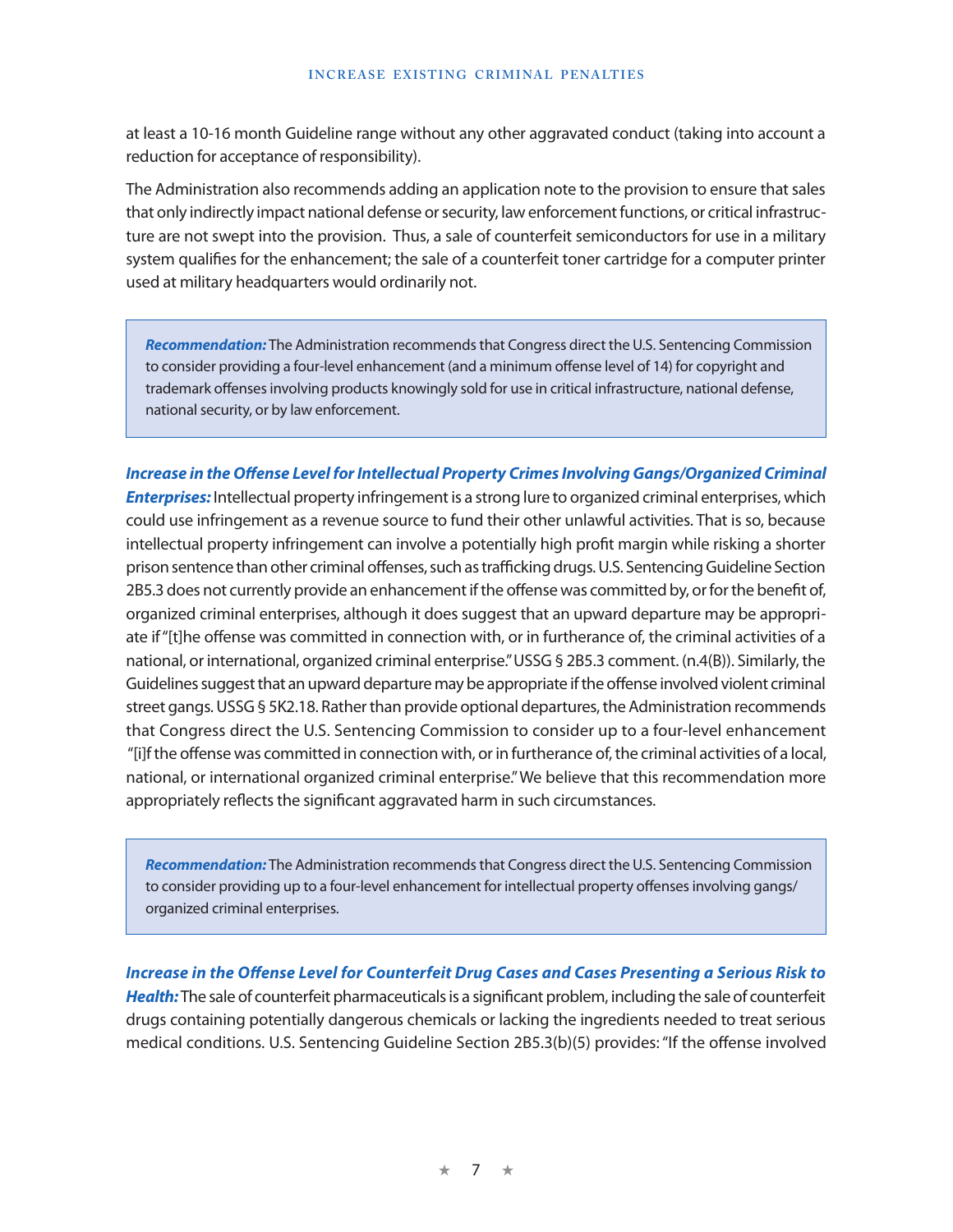(A) the conscious or reckless risk of death or serious bodily injury; or (B) possession of a dangerous weapon (including a firearm) in connection with the offense, increase by 2 levels. If the resulting offense level is less than level 14, increase to level 14." The Administration recommends two changes to this existing Guideline.

First, where there is a "conscious or reckless risk of death or serious bodily injury," that significantly aggravated conduct should warrant a significantly increased sentence. The Administration, thus, recommends increasing the current enhancement by two levels when there is "conscious or reckless risk of death or serious bodily injury," such that there would be a four-level enhancement. The Administration recommends retaining the current minimum offense level of 14.

Second, there are inherent risks associated with counterfeit drugs that are not accounted for under this Guideline and that warrant an enhanced sentence even where a defendant does not recklessly risk serious bodily injury. Accordingly, a defendant selling counterfeit pharmaceuticals should automatically receive a two-level enhancement (even where there is no conscious or reckless risk of death or serious bodily injury). Where a defendant has no other aggravated conduct (taking into account a reduction for acceptance of responsibility), this two-level increase does not actually raise the Guideline range: It is 0-6 months in prison with a base offense level of 8 (minus two points for acceptance of responsibility) and after the two-level enhancement (10 minus those same two points). Accordingly, the Administration recommends that the U.S. Sentencing Commission consider a minimum offense level of 12 for offenses involving counterfeit drugs. With that minimum offense level, a first-time offender with no criminal history will face a 6-12 month Guideline range without any other aggravated conduct (taking into account a reduction for acceptance of responsibility).

*Recommendation:* The Administration recommends that Congress direct the U.S. Sentencing Commission to consider providing: (1) a four-level enhancement for offenses involving the conscious or reckless risk of death or serious bodily injury; and (2) a two-level enhancement, and a minimum offense level of 12, for offenses involving counterfeit pharmaceuticals (where there is no conscious or reckless risk of death or serious bodily injury).

*Increase in the Offense Level for Recidivist Intellectual Property Offenders:* U.S. Sentencing Guideline Section 2B5.3 does not currently provide an enhancement to a defendant who committed a second or subsequent intellectual property offense, even though Congress has doubled the statutory maximum for recidivist intellectual property offenders. See, e.g., 18 U.S.C. §§ 2319(b)(2),(c)(2),(d)(3),(d)(4) (doubling the statutory maxima for recidivist copyright offenses); 18 U.S.C. § 2320(a)(1) (doubling the statutory maximum for recidivist trademark offenses). Some other Guideline provisions take recidivist conduct into account when calculating the offense level. See USSG § 2N2.1(b)(1) (four-level enhancement for a conviction under 21 U.S.C. § 331 if the defendant had a previous conviction under that section); see also USSG §§ 2D1.1(a)(1),(a)(3) (increased base offense level where, among other factors, the defendant committed the offense "after one or more prior convictions for a similar offense"); § 2L1.1(b)(3) (enhancements for smuggling, transporting, or harboring aliens when the defendant had previous immigration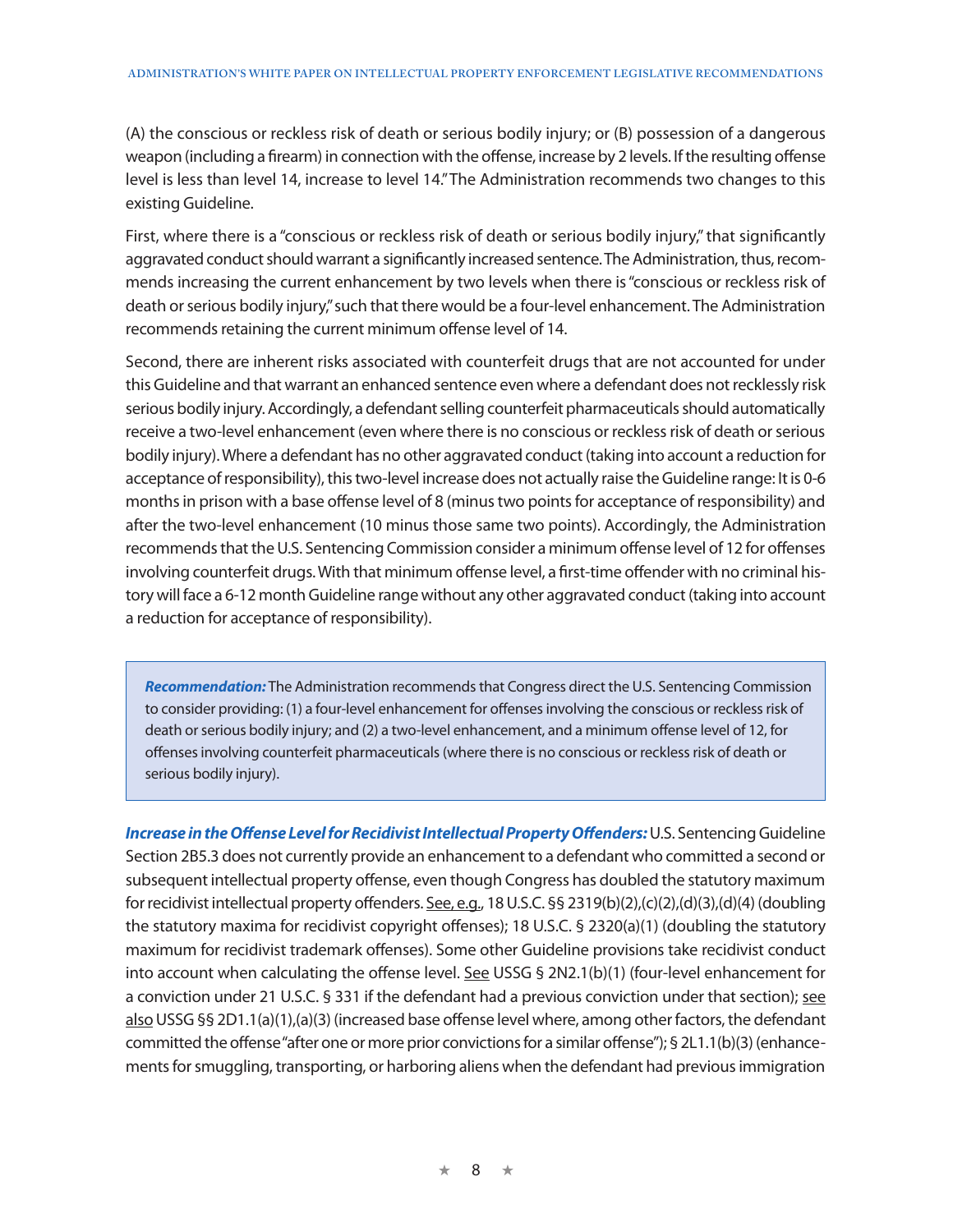#### **Increase Existing Criminal Penalties**

convictions); § 2L2.1(b)(4) (similar); § 2L2.2(b)(2) (similar), § 4B1.5 (increased offense level for repeat sex offenders).1 To appropriately increase the punishment for recidivist intellectual property offenders, we recommend that Congress direct the U.S. Sentencing Commission to consider imposing a two-level enhancement when a defendant has a previous intellectual property conviction (either under Federal or state law, whether the conviction was a misdemeanor or a felony, and regardless of the type of the previous intellectual property offense).

*Recommendation:* The Administration recommends that Congress direct the U.S. Sentencing Commission to consider providing a two-level enhancement for defendants with a previous conviction for an intellectual property offense.

<sup>1.</sup> See USSG § 2B1.5(b)(5) (enhancement for pattern of misconduct involving cultural heritage resources); § 2G2.2(b)(5) (enhancement for pattern of sexual abuse or exploitation of minors); § 2Q2.1(b)(1)(B) (enhancement for pattern of wildlife offenses); see, e.g., USSG §§ 2K1.3(a)(1),(a)(2) (increased base offense level for explosive material offenses if the defendant had prior convictions for crimes of violence or controlled substances); §§ 2K2.1(a)(1)- (a)(4) (increased base offense level for firearm offenses if the defendant had prior convictions for crimes of violence or controlled substances), § 2L1.2(b) (enhancements for aliens illegal returning to the U.S. after being deported and sustaining various convictions), § 4B1.1 (increased offense level for career offenders), § 4B1.4 (similar).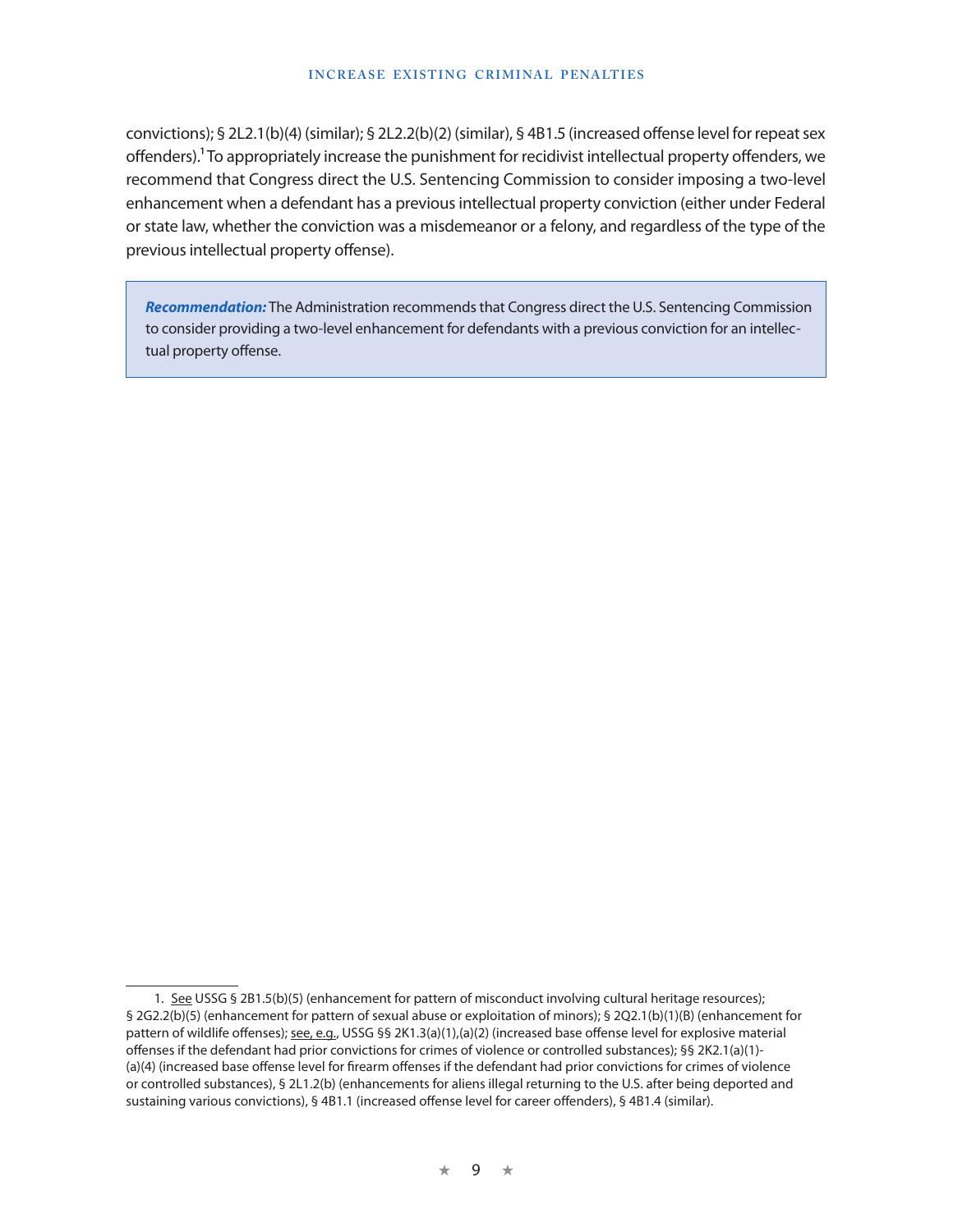

# **Providing Enforcement Agencies the Tools They Need to Discover and Combat Infringement**

*Ensure Felony Penalties for Infringement By Streaming and by Means of Other New Technology:* It is imperative that our laws account for changes in technology used by infringers. One recent technological change is the illegal streaming of content. Existing law provides felony penalties for willful copyright infringement, but felony penalties are predicated on the defendant either illegally reproducing or distributing the copyrighted work.<sup>2</sup> Questions have arisen about whether streaming constitutes the distribution of copyrighted works (and thereby is a felony) and/or performance of those works (and thereby is a not a felony). These questions have impaired the criminal enforcement of copyright laws. To ensure that Federal copyright law keeps pace with infringers, and to ensure that DOJ and U.S. law enforcement agencies are able to effectively combat infringement involving new technology, the Administration recommends that Congress clarify that infringement by streaming, or by means of other similar new technology, is a felony in appropriate circumstances.

*Recommendation:* The Administration recommends that Congress clarify that infringement by streaming, or by means of other similar new technology, is a felony in appropriate circumstances.

*Give DHS Authority to Share Information with Rightholders Pre-Seizure to Help Determine Whether Products Are Infringing or Devices Are Circumvention Devices:* Obtaining the assistance of rightholders pre-seizure to help determine whether goods are infringing is important. Rightholders know their products better than anyone else and, thus, obtaining their assistance allows DHS, particularly its component CBP, to more effectively identify and combat infringing products. There are concerns, however, that sharing unredacted samples of products and its packing with a rightholder pre-seizure would violate the Trade Secrets Act, 18 U.S.C. § 1905. In the Joint Strategic Plan, the Administration committed to providing DHS with express authority to share such information pre-seizure. The Administration recommends legislation giving DHS that authority, with any appropriate safeguards for importers importing legitimate products.

Similarly, it is illegal to import or traffic in devices that can be used to circumvent technological measures that control access to copyrighted works. When DHS discovers the importation of a potential circumvention device, current law does not authorize DHS to share a sample with a rightholder to aid CBP in determining whether it is, in fact, a circumvention device. Allowing DHS to provide a sample would aid enforcement efforts. In the Joint Strategic Plan, the Administration committed to providing DHS with that authority and the Administration recommends legislation giving DHS that authority.

<sup>2.</sup> See 17 U.S.C. § 506(a)(1)(A) (offense), 18 U.S.C. § 2319(b)(1) (felony for specified "reproduction or distribution"); 17 U.S.C. § 506(a)(1)(B) ("reproduction or distribution" offense), 18 U.S.C. § 2319(c)(1) (felony for specified "reproduction or distribution"); 17 U.S.C. § 506(a)(1)(C) (pre-release "distribution" offense), 18 U.S.C. § 2319(d)(1) (felony penalty).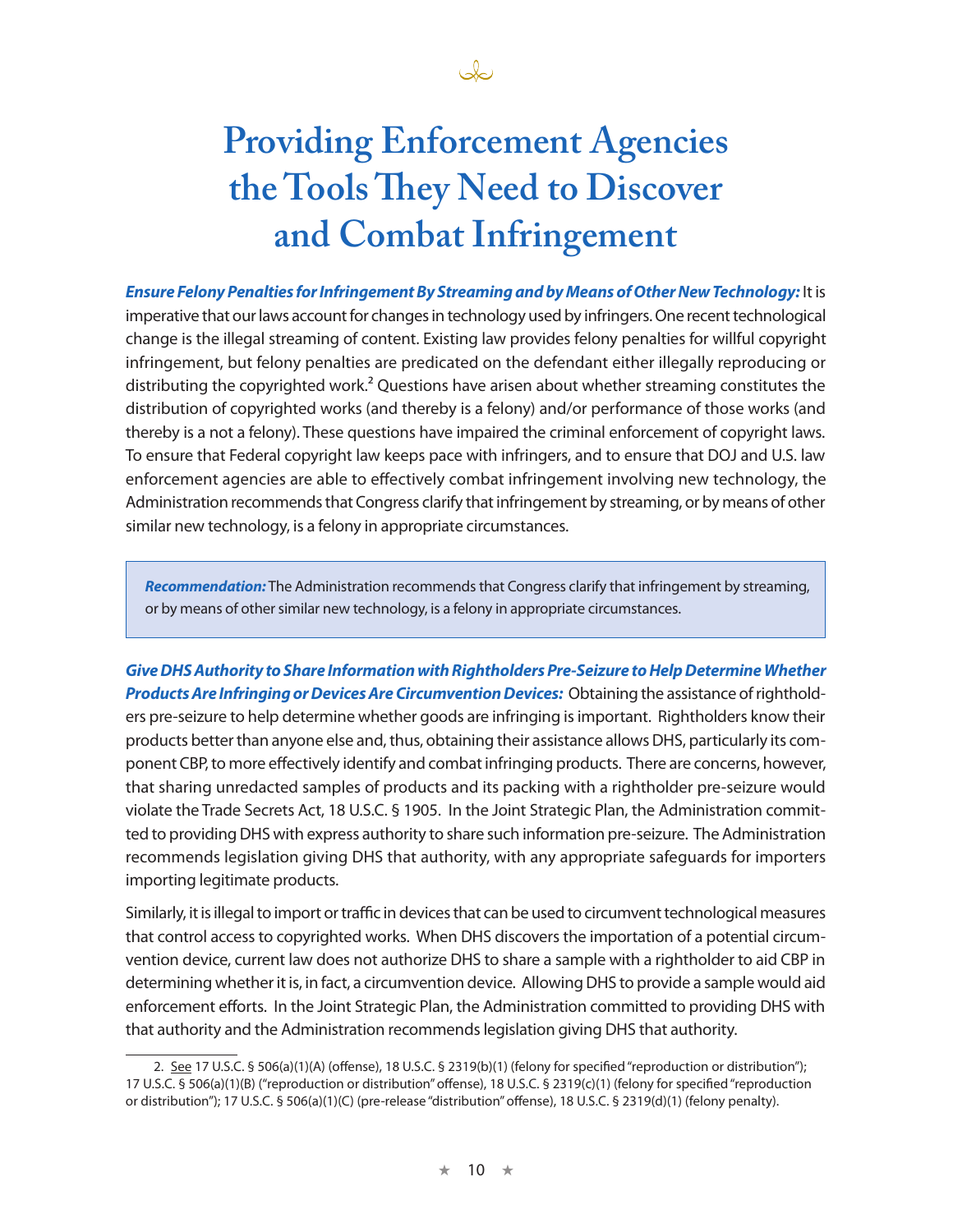*Recommendation:* The Administration recommends that Congress authorize DHS to: (1) share information about, or unredacted samples of, products and/or their packaging with rightholders pre-seizure to aid in determining whether goods are infringing (subject to any bonding requirement and any appropriate safeguards for importers of legitimate products); and (2) share samples of potential circumvention devices pre-seizure to aid in determining whether they are, in fact, circumvention devices (subject to any bonding requirement).

*Give Wiretap Authority for Criminal Copyright and Trademark Offenses:* The Joint Strategic Plan committed Federal agencies to identify gaps in current intellectual property laws and ways that the U.S. Government could enhance enforcement. One such gap involves wiretapping authority (that is, authority to intercept wire, electronic, and/or oral communications). Title 18, United States Code, Section 2516 contains an extensive list of offenses for which the U.S. Government is authorized to seek wiretap authority from a court to obtain evidence of those offenses, including for economic espionage (18 U.S.C. § 1831) and theft of trade secrets (18 U.S.C. § 1832). See 18 U.S.C. § 2516(1)(a) (listing offenses under chapter 90). Omitted from this list are criminal copyright (17 U.S.C. § 506(a)(1), 18 U.S.C. § 2319) and criminal trademark offenses (18 U.S.C. § 2320). Wiretap authority for these intellectual property crimes, subject to the existing legal protections that apply to wiretaps for other types of crimes, would assist U.S. law enforcement agencies to effectively investigate those offenses, including targeting organized crime and the leaders and organizers of criminal enterprises.

*Recommendation:* The Administration recommends that Congress amend 18 U.S.C. § 2516 to give law enforcement authority to seek a wiretap for criminal copyright and trademark offenses.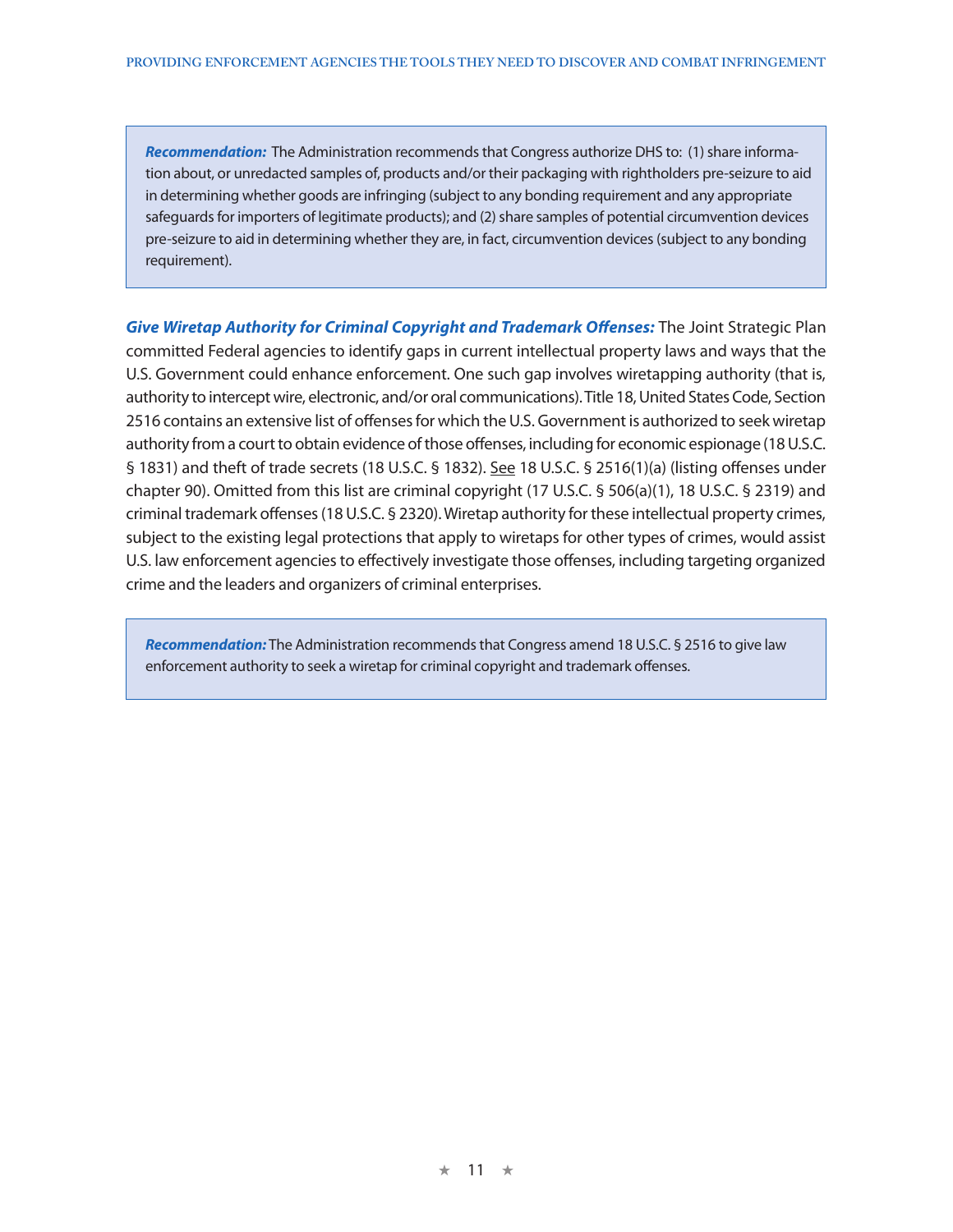

# **Enhance Information Sharing About Enforcement Activity**

Ordinarily, DHS is able to inform rightholders after infringing goods have been seized, which can help rightholders to enforce their own rights, including bringing a civil suit, if appropriate. The Administration has identified two areas in which DHS is not expressly authorized to share information post-seizure.

*Give DHS Authority to Share Information with Rightholders About Seizures and Exclusions Pursuant to an ITC Order:* Under 19 U.S.C. § 1337, the ITC investigates allegations regarding unfair importation practices, including those involving intellectual property infringement. Once the ITC finds a violation and issues an order barring the importation of infringing goods, DHS, through its component CBP, is responsible for enforcing that order at the border. DHS currently lacks express authority to notify rightholders that goods have been excluded or seized under an ITC order. Giving rightholders that information will aid them in combating infringement. In the Joint Strategic Plan, the Administration committed to providing DHS with authority to share this information.

*Recommendation:* The Administration recommends that Congress give DHS authority to notify rightholders that infringing goods have been excluded or seized pursuant to an ITC order.

*Give DHS Express Authority to Share Information with Rightholders About Circumvention Devices:*  After DHS has seized a circumvention device, current law does not expressly give DHS authority to share that information with rightholders or to provide a sample of the device. Allowing DHS to provide both, however, would assist rightholders in protecting their copyrighted work by, among other possibilities: (1) allowing them to alter the technological control to render the circumvention devices ineffective; (2) assisting them in investigating infringement of their intellectual property rights; and (3) assisting them in bringing civil actions to enforce their intellectual property rights. In the Joint Strategic Plan, the Administration committed to providing DHS and its components with authority to share such information and samples, which is what DHS already does for trademark and copyright seizures.

*Recommendation:* The Administration recommends that Congress authorize DHS to inform rightholders when circumvention devices are seized and to provide samples of such devices (subject to any DHS bonding requirement).

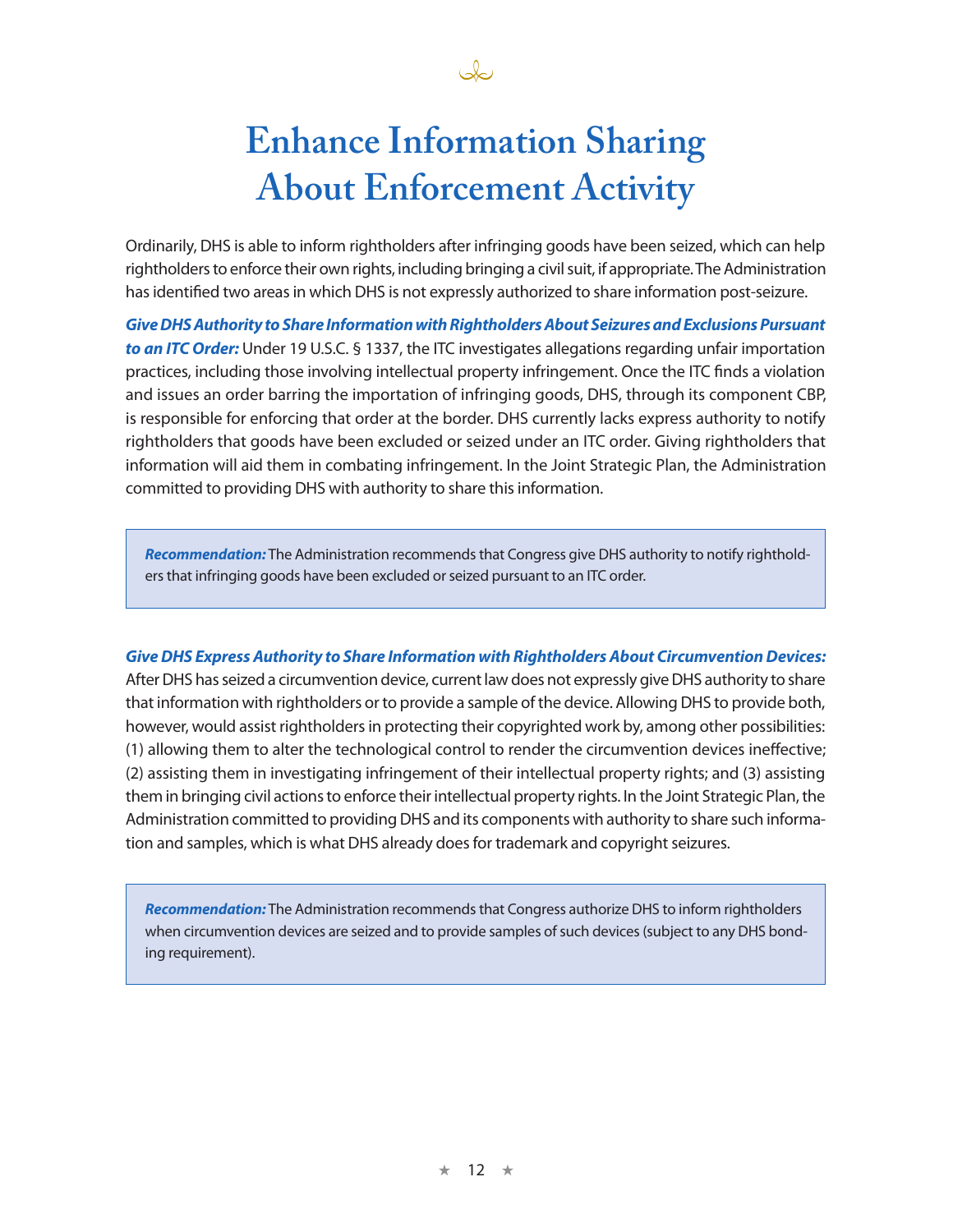## **Combat Counterfeit Drugs**

John

### *Notification When Importers and Manufacturers Discover Counterfeit Drugs and Medical Products:*

Counterfeit drugs threaten public health and, when they are discovered by importers or manufacturers, the importers or manufacturers should notify the FDA and other relevant agencies, including any known potential health risks, thereby allowing the FDA or other agencies to take action. Members of the Pharmaceutical Research and Manufacturers of America (PhRMA) have already voluntarily agreed to provide notification to the FDA. That disclosure, however, does not include all manufacturers, nor does it necessarily include importers. In the Joint Strategic Plan, the Administration recognized the need for such notification and the Administration recommends adopting legislation providing for such notification.

*Recommendation:* The Administration recommends that Congress require importers and manufacturers to notify the FDA and other relevant agencies when they discover counterfeit drugs or medical products, including the known health risks associated with them.

*Extend the Ryan Haight Act's Definition of "Valid Prescription" (and Telemedicine Exemption) to the FFDCA to Apply to Drugs that Do Not Contain Controlled Substances:* Online pharmacies that are least likely to enforce prescription requirements are also generally most likely to sell counterfeit drugs.

The Controlled Substances Act prohibits the distribution of controlled substances without a valid prescription and, significantly, the Ryan Haight Online Pharmacy Consumer Protection Act of 2008 (the Ryan Haight Act) provides, for the first time, a Federal definition of "valid prescription." Public Law 110-425, 122 Stat. 4820, § 2 (2008). Under that definition, a prescription is only valid if it has been issued by a practitioner who has conducted an "in-person medical evaluation" or by a covering practitioner (although an exemption is included in the Ryan Haight Act for prescriptions issued by a practitioner engaged in the legitimate practice of telemedicine). The Ryan Haight Act also codified regulatory language (21 C.F.R. § 1306.04(a)) that requires the prescription to be issued for a "legitimate medical purpose in the usual course of professional practice." The definition was designed to address the practice of online pharmacies that dispensed controlled substances without a prior prescription or on the basis of a purported review by a physician who reviewed a questionnaire.

Many online pharmacies sell prescription drugs that do not contain controlled substances. The FFDCA regulates such sales, requiring a "practitioner licensed by law to administer such drug." 21 U.S.C. § 353(b)(1). There is, however, no definition of what constitutes a valid prescription under this Act and, thus, no definition that applies to prescription drugs that do not contain controlled substances. The Administration recommends amending the FFDCA (21 U.S.C. § 353(b)(1)) to use the definition of valid prescription in the Ryan Haight Act (and also to use its exemption for prescriptions issued through the legitimate practice of telemedicine). By making that amendment, Congress can help reduce the number of online pharmacies evading prescription requirements and, in turn, selling counterfeit drugs.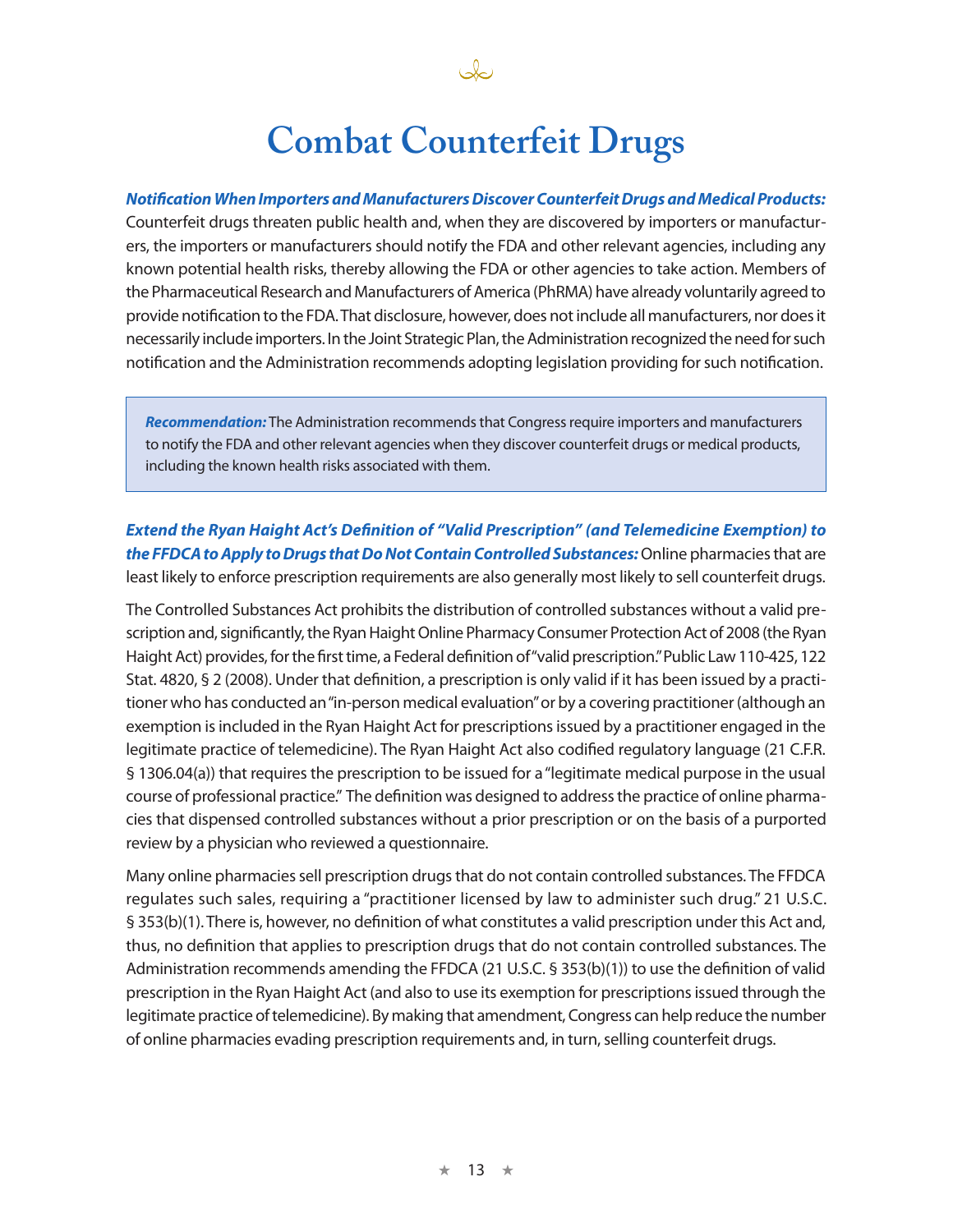*Recommendation:* The Administration recommends that Congress apply the Ryan Haight Act's definition of "valid prescription" to the FFDCA to drugs that do not contain controlled substances (and incorporate an exemption for prescriptions issued through the legitimate practice of telemedicine).

*Adoption of a Track-and-Trace System:* Effective track-and-trace systems can make it more difficult to introduce counterfeit drugs into the U.S. market, make it easier to identify those responsible for making a product unsafe, and facilitate the recall of unsafe products by more quickly identifying where a product is located. In the Joint Strategic Plan, the Administration recommended the adoption of a track-and-trace system. We note the importance of addressing privacy concerns, such as deciding where the information resulting from this system will be housed and who will have access to it.

*Recommendation:* The Administration recommends that Congress adopt a track-and-trace system for pharmaceuticals and related products.

*Provide for Forfeiture under FFDCA:* Title 18, United States Code, Section 2320(b) provides for civil and criminal forfeiture for counterfeit trademark offenses, as provided in 18 U.S.C. § 2323. The FFDCA also prohibits, among other offenses, counterfeit trademark offenses involving pharmaceuticals, 21 U.S.C. § 331(i), but no such forfeiture authority exists under the FFDCA. To make the FFDCA consistent with other criminal statutes, particularly counterfeit trademark offenses under 18 U.S.C. § 2320, the Administration recommends providing forfeiture authority.

*Recommendation:* The Administration recommends that Congress give civil and criminal forfeiture authority under the FFDCA, particularly for counterfeit drug offenses.

*Increase the Statutory Maxima under the FFDCA:* As noted above, the Administration recommends that Congress increase the statutory maxima sentences under the FFDCA, particularly for counterfeit drug offenses.

*Recommendation:* The Administration recommends that Congress increase the statutory maxima sentences under the FFDCA, particularly for counterfeit drug offenses.

*Increase the U.S. Sentencing Guideline Range in Counterfeit Drug Cases:* As noted above, the Administration recommends that Congress direct the U.S. Sentencing Commission to consider increasing the Guideline range for counterfeit drug offenses, including a further enhanced penalty for such offenses involving the conscious or reckless risk of death or serious bodily injury.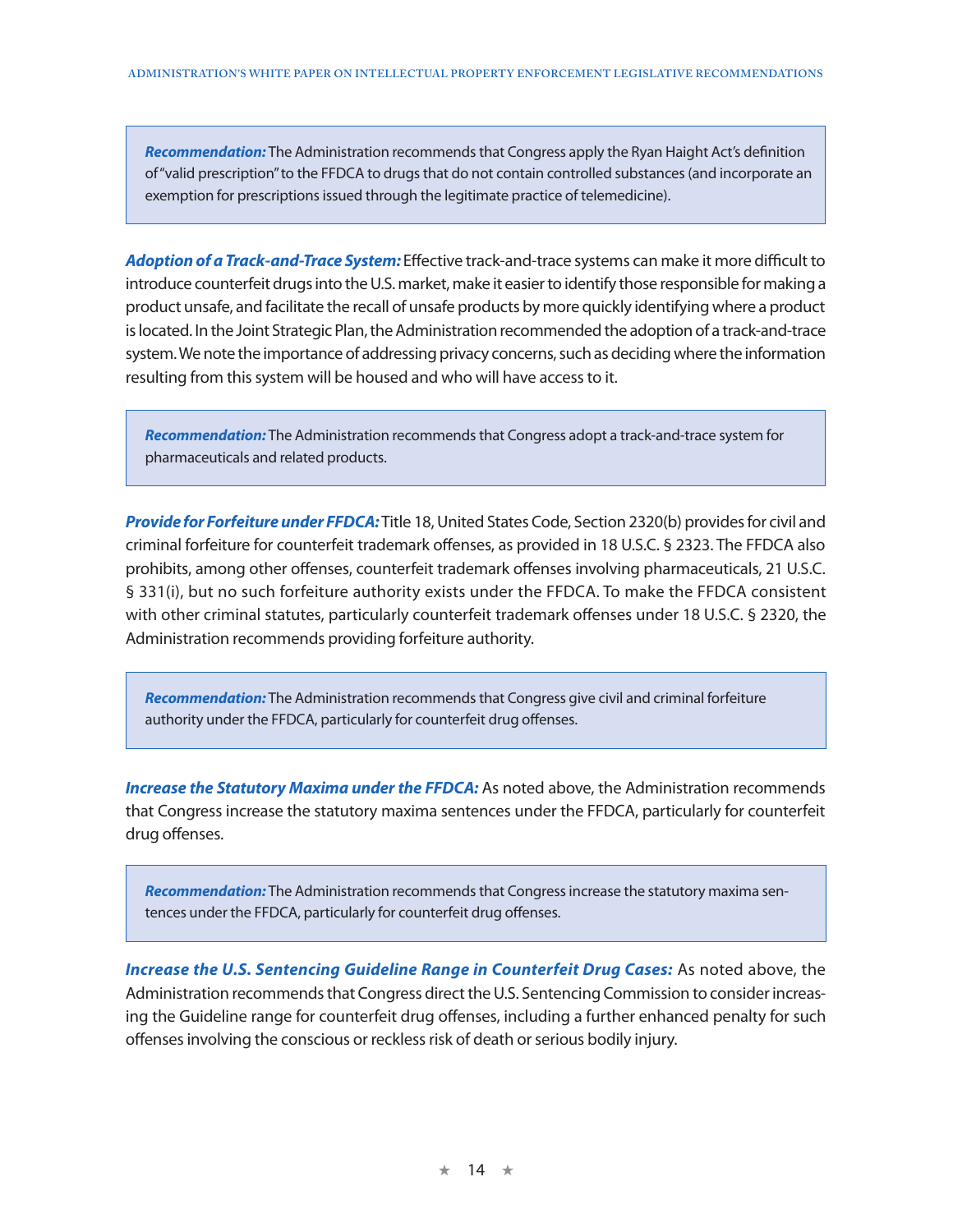*Recommendation:* The Administration recommends that Congress direct the U.S. Sentencing Commission to consider increasing the U.S. Sentencing Guideline range for counterfeit drug offenses, including a further enhanced penalty for such offenses involving the conscious or reckless risk of death or serious bodily injury.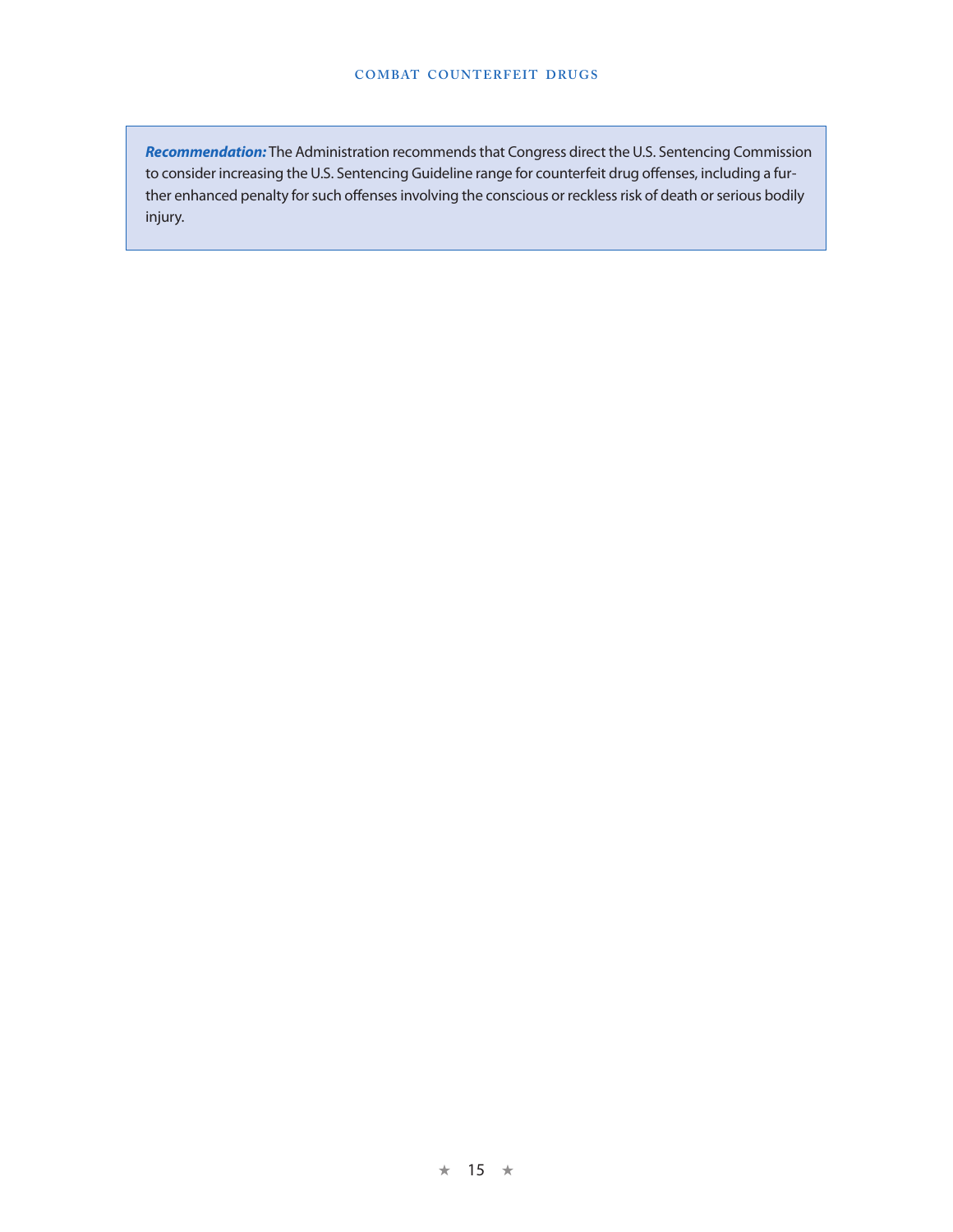

# **Increase the Effectiveness of CBP Administrative Penalties**

*Provide Relief from Penalties for Voluntary Disclosure to CBP:* In the Joint Strategic Plan, the Administration noted that there is no existing procedure for an importer or other party who unknowingly and unintentionally imported or acquired infringing products to voluntarily disclose them to CBP without being subject to seizure, penalties, and/or other enforcement actions. Allowing such voluntary disclosure is beneficial: It increases the destruction of infringing products and will potentially aid investigations into the source of those products.

*Recommendation:* The Administration recommends that Congress permit relief when someone who unknowingly and unintentionally acquires infringing products voluntarily discloses them to CBP before becoming aware of any CBP enforcement action (or becoming aware of a law enforcement agency investigation).

*Authorize CBP to Issue Penalties for Infringing Exports:* CBP can seize and forfeit infringing exports, but is not authorized to issue administrative penalties for infringing exports. Such administrative penalties would help serve as an effective deterrent to those exporting infringing products. Moreover, providing the ability to impose penalties for exporting infringing products would improve the U.S. Government's ability to advocate for other countries to impose penalties on those exporting infringing products into the U.S. In the Joint Strategic Plan, the Administration committed to seek legislation to give CBP such authority and the Administration, thus, recommends that Congress adopt such legislation.

*Recommendation:* The Administration recommends that Congress give CBP authority to issue penalties for the export of infringing products.

*Give CBP Express Authority to Impose Penalties When an Examination of Records Demonstrates Previous Infringing Shipments:* CBP has express authority to issue penalties only for infringing shipments that it seizes at the border. During post-entry audits of company records, however, CBP sometimes discovers evidence of infringing products previously imported into the U.S. Providing CBP express authority to establish violations, and thereby assess penalties, based on an examination of company records would help deter the importation of infringing products.

*Recommendation:* The Administration recommends that Congress give CBP authority to issue penalties for infringing imports discovered during audits of company records.